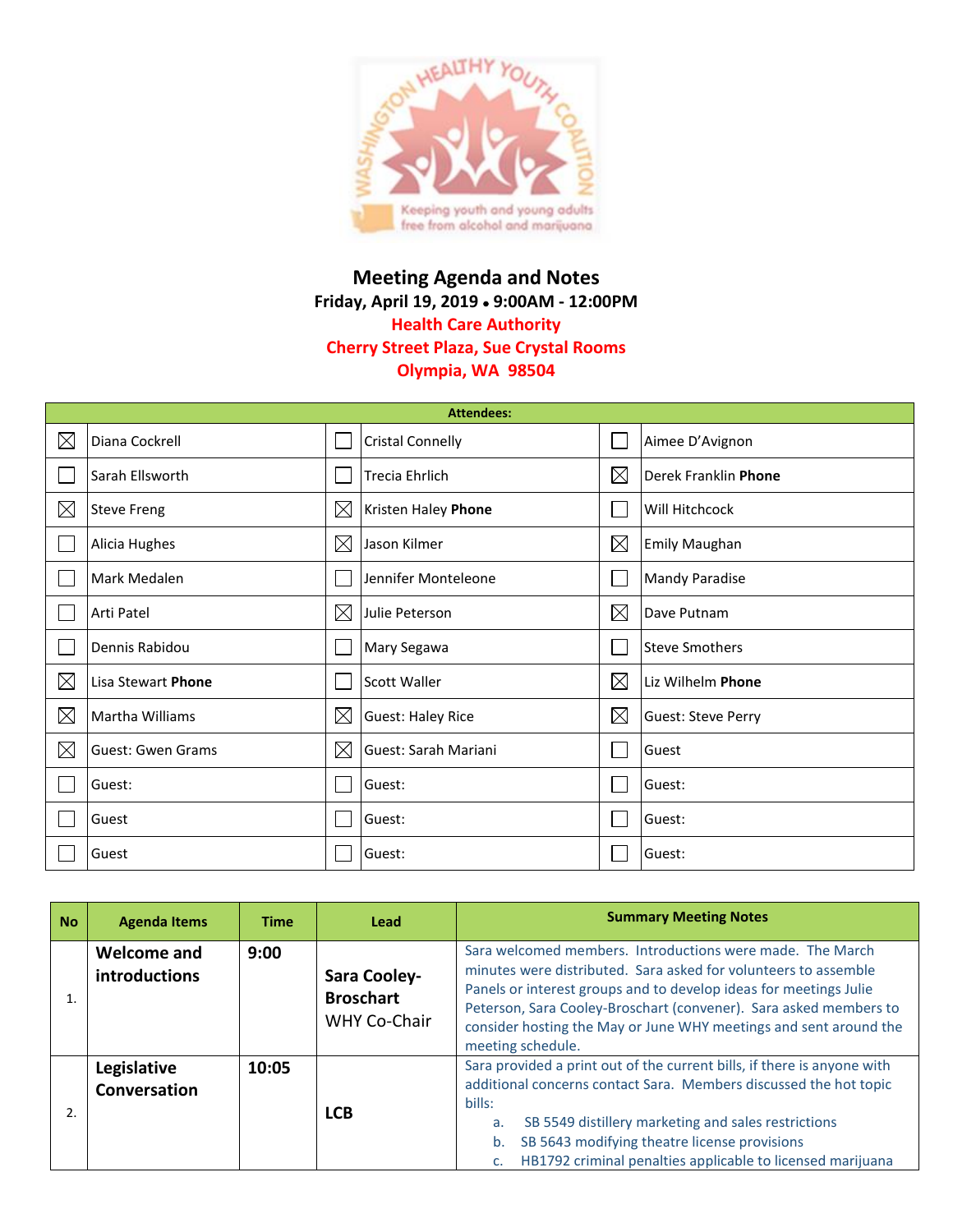|    |                                                        |       |                                       | retailers and employees of marijuana retail outlets                                                                                                                                                                                                                                                                                                                                                                                                                                                                                                                                                                                                                                                                                                                                                                                                                                                                                                                                                                                                                                         |
|----|--------------------------------------------------------|-------|---------------------------------------|---------------------------------------------------------------------------------------------------------------------------------------------------------------------------------------------------------------------------------------------------------------------------------------------------------------------------------------------------------------------------------------------------------------------------------------------------------------------------------------------------------------------------------------------------------------------------------------------------------------------------------------------------------------------------------------------------------------------------------------------------------------------------------------------------------------------------------------------------------------------------------------------------------------------------------------------------------------------------------------------------------------------------------------------------------------------------------------------|
|    |                                                        |       |                                       | <b>ESSB 5298 labeling of marijuana products</b><br>d.                                                                                                                                                                                                                                                                                                                                                                                                                                                                                                                                                                                                                                                                                                                                                                                                                                                                                                                                                                                                                                       |
|    |                                                        |       |                                       | 2SHB 1401 hemp production<br>e.                                                                                                                                                                                                                                                                                                                                                                                                                                                                                                                                                                                                                                                                                                                                                                                                                                                                                                                                                                                                                                                             |
|    |                                                        |       |                                       | EHB 1074 Tobacco 21, also the feds are looking at Tobacco 21<br>f.                                                                                                                                                                                                                                                                                                                                                                                                                                                                                                                                                                                                                                                                                                                                                                                                                                                                                                                                                                                                                          |
| 3. | <b>Agency Update</b>                                   | 9:10  | <b>Dave Putnam</b>                    | SB1873 taxation of vapor products as tobacco<br>g.<br>Dave reviewed some stats on young drivers, collisions, lab staffing<br>issues (blood tests, polysubstance use tests, etc.), outreach (King co.<br>new hire for mentoring program), District 5 programs, District 7<br>mentoring program for tribal schools. WSP is hoping to use Power BI<br>to track young drivers which will provide good data. WSP is looking at<br>asking the legislature to fund a system that will link WSP data and<br>court system data. Additional patrols for 4/20 have been scheduled.                                                                                                                                                                                                                                                                                                                                                                                                                                                                                                                     |
|    |                                                        |       |                                       | Sara informed members about last week's WIDAC meeting where<br>information was shared about the extra troopers for the 4/20<br>weekend.                                                                                                                                                                                                                                                                                                                                                                                                                                                                                                                                                                                                                                                                                                                                                                                                                                                                                                                                                     |
| 1. | <b>Healthy Youth</b><br><b>Survey Results</b><br>(HYS) | 9:20  | Sarah Mariani /<br><b>Kasey Kates</b> | Sarah Mariani introduced the HYS, provided a short synopsis of the<br>background of the HYS and the first line look. Martha will send out<br>the presentation out to members. Sarah offered to come back when<br>the data has been reviewed fully about marijuana and underage<br>drinking. Some of the data reviewed included sexual orientation,<br>gender identity, substance summary, mental health summary (press<br>release on mental health will be coming out Monday, DBHR has<br>requested additional funding from the legislature for this issue).<br>Sarah reviewed some of the significant data, as well. Emily will send<br>out the HYS Training flyer to members. Members can also go to<br>http://www.askhys.net/ to get more interactive data. Sarah asked for<br>feedback on the survey questions via the website. Stakeholder<br>meetings will be held during the summer to review the question<br>updates. Kacey reported on the data books will be going out to the 82<br>CPWI communities today.<br>Julie will forward the link to the Inside Olympia interview of the |
|    |                                                        |       |                                       | legislators that are speaking on school climate and marijuana.                                                                                                                                                                                                                                                                                                                                                                                                                                                                                                                                                                                                                                                                                                                                                                                                                                                                                                                                                                                                                              |
| 2. | <b>Break</b>                                           | 10:40 |                                       |                                                                                                                                                                                                                                                                                                                                                                                                                                                                                                                                                                                                                                                                                                                                                                                                                                                                                                                                                                                                                                                                                             |
| 3. | <b>Young Adult</b><br><b>Health Survey</b>             | 10:15 | <b>Jason Kilmer</b>                   | Jason reviewed the history of the YAH survey, following the same<br>groups of people over time (four cohorts $1 - 4$ ). Jason shared the data<br>is a sample of convenience. Jason quickly reviewed data and cohort<br>data over time. Use, perceived norms, where people get marijuana,<br>driving after marijuana use, co-occurring use, simultaneous use of<br>alcohol and marijuana, age of initiation, perceived risk, Juuling, trends<br>on use, as people get older where do they get marijuana,. Jason<br>asked members to provide additional questions or items to consider<br>for the next survey. Jason will send Martha the revised version of the<br>YAH data to send out to members.                                                                                                                                                                                                                                                                                                                                                                                          |
|    | <b>WIDAC</b>                                           | 10:55 |                                       | WICAC is updating the strategic plan and has tasked the WHY                                                                                                                                                                                                                                                                                                                                                                                                                                                                                                                                                                                                                                                                                                                                                                                                                                                                                                                                                                                                                                 |
|    | (Washington                                            |       | Sara Cooley-                          | Coalition with some key items. Sara will be tapping a few members to                                                                                                                                                                                                                                                                                                                                                                                                                                                                                                                                                                                                                                                                                                                                                                                                                                                                                                                                                                                                                        |
| 4. | <b>Impaired Driving</b>                                |       | <b>Broschart</b>                      | assist with this task.                                                                                                                                                                                                                                                                                                                                                                                                                                                                                                                                                                                                                                                                                                                                                                                                                                                                                                                                                                                                                                                                      |
|    | <b>Advisory Council)</b>                               |       |                                       |                                                                                                                                                                                                                                                                                                                                                                                                                                                                                                                                                                                                                                                                                                                                                                                                                                                                                                                                                                                                                                                                                             |
|    | <b>Team Updates:</b><br>• Viability<br>• Policy        | 10:55 |                                       | Liz reported about the meeting that occurred yesterday. She is asking<br>for others to join the team. /team will be looking at gaps and identify<br>individuals/organizations that should be invited to join. May 16 3-4<br>p.m. will be the next phone meeting.                                                                                                                                                                                                                                                                                                                                                                                                                                                                                                                                                                                                                                                                                                                                                                                                                            |
| 5. | • Communica-<br>tions<br>• Data                        |       | <b>Team Leads</b>                     | Kristen reported the communications team now has 800 FaceBook<br>followers. Julee and Arti have been keeping the FaceBook page up to<br>date. WTSC agency presentation was interesting and relevant; DBHR<br>will be launching the combined marijuana/alcohol website next week                                                                                                                                                                                                                                                                                                                                                                                                                                                                                                                                                                                                                                                                                                                                                                                                             |